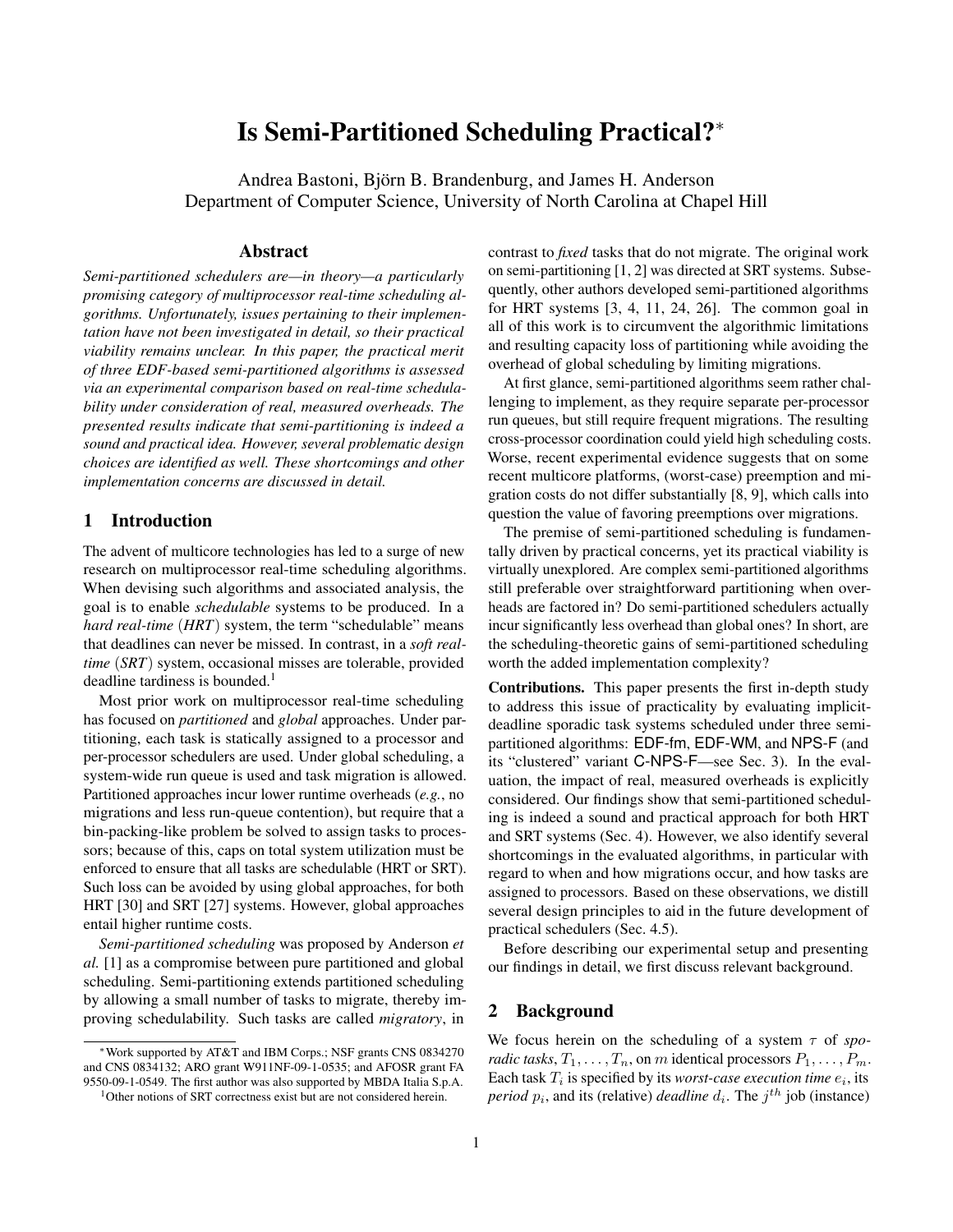of task  $T_i$  is denoted  $T_i^j$ . Such a job  $T_i^j$  becomes available for execution at its *release time*  $r_i^j$  and should complete by its *deadline*  $r_i^j + d_i$ ; otherwise it is *tardy*. The spacing between  $r_i^j$ and  $r_i^{j+1}$  must satisfy  $r_i^{j+1} \ge r_i^j + p_i$ . A tardy job  $T_i^j$  does not alter  $r_i^{j+1}$ , but  $T_i^{j+1}$  cannot execute until  $T_i^j$  completes. For conciseness, we use  $T_i = (e_i, p_i)$  to denote the parameters of a task. A task  $T_i$  is called an *implicit deadline* (resp., *constrained deadline*) task if  $d_i = p_i$  (resp.,  $d_i \leq p_i$ ). If neither of these conditions applies, then  $T_i$  is called an *arbitrary deadline* task.

Task  $T_i$ 's *utilization*,  $u_i = e_i/p_i$ , reflects the total processor share that it requires; the *total utilization* of the system is given by  $U = \sum_{i=1}^{n} u_i$ . In the semi-partitioned algorithms we consider, a task's utilization may be split among multiple processors. We let  $s_{i,j}$  denote the fraction (or *share*) that a task  $T_i$  requires on processor  $P_j$ , where  $\sum_{1 \leq j \leq m} s_{i,j} = u_i$ .

Letting  $\tau_j$  be the set of tasks assigned to processor  $P_j$ , the *assigned capacity* on  $P_j$  is  $c_j = \sum_{T_i \in \tau_j} s_{i,j}$ . The *available capacity* on  $P_j$  is thus  $1 - c_j$ .

#### 2.1 Related Work

EDF-fm, EDF-WM, and NPS-F (and its clustered variant, C-NPS-F) are described in Sec. 3. Other EDF-based semipartitioned algorithms that have been proposed include precursors to NPS-F [3, 4, 5, 10] and to EDF-WM [23, 24] and algorithms that share commonalities with these precursors [16, 28].

To our knowledge, *detailed* runtime overheads affecting semi-partitioned algorithms have never been measured before within a real operating system (OS) and the impact of such overheads on the schedulability of these algorithms has never been assessed. Nonetheless, some simulation-based studies (without consideration of overheads) have been done. In [26], EDF-SS [4], which is a precursor of NPS-F, is compared to EDF-WM: EDF-SS exhibited less schedulability-related capacity loss than EDF-WM in the majority of the tested cases, at the cost of many more context switches. Given the lower number of context switches, we believe that EDF-WM is a better candidate than EDF-SS for an implementation-oriented study. EDF-WMR, which is a variant of EDF-WM that supports *reservations*, has been implemented within the AIRS framework [22], but detailed scheduling overheads or schedulability results were not reported. A proof-of-concept implementation of an algorithm called EKG-sporadic [3], which is also a precursor of NPS-F, has been discussed in a technical report [6].

Fixed-priority semi-partitioned algorithms have also been proposed (*e.g.* [20, 25]). From a schedulability perspective, such algorithms are generally inferior to EDF-based ones, so we defer their evaluation to future work.

#### 2.2 Operating System and Hardware Capabilities

To better understand the design of the investigated algorithms, some knowledge of the services provided by the OS and by the hardware platform is required.

We implemented the algorithms evaluated in this study

within LITMUS<sup>RT</sup> [31], a real-time extension of the Linux kernel that allows schedulers to be developed as plugin components. We used  $LITMUS<sup>RT</sup>$  2010.2, which is based on Linux 2.6.34. The evaluated plugins are publicly available at [31].

**Run queues.** Many modern operating systems (including Linux) provide a scheduling framework that employs perprocessor run queues. Holding a run-queue lock gives the owner the right to modify not only the run-queue state, but also the state of all tasks in the run queue.

Migrating a task under this locking rule requires local and remote run-queue locks to be acquired. Under scheduling algorithms that allow *concurrent* migrations, complex coordination is required to ensure that deadlocks do not occur and that migratory tasks will be executed by a single processor only (*i.e.*, only one processor may use a task's process stack). Algorithms where the likelihood of simultaneous scheduling decisions is high may thus entail rather high scheduling overheads.

Inter-processor interrupts (IPIs). IPIs are the only way to programmatically notify a remote processor of a local event (such as a job release) and are used to invoke the scheduler. Despite their small latencies, IPIs are not "instantaneous" and task preemptions based on IPIs incur an additional delay.

Timers and time resolution. Modern hardware platforms feature several clock devices and timers that can be used to enforce real-time requirements. While such devices typically offer high resolutions ( $\leq 1\mu s$ ), hardware latencies and the OS's timer management overheads considerably decrease the timer resolutions available both within the kernel and at the application level [21]. Furthermore, in Linux (for the x86 architecture), high-resolution timers are commonly implemented based on per-processor devices. As some of the evaluated algorithms require timers to be programmed on *remote* processors, LITMUS<sup>RT</sup> uses a two-step *timer transfer* operation: an IPI is sent to the remote CPU where the timer should be armed; after receiving the IPI, the remote CPU programs an appropriate local timer. Therefore, as two operations are needed to set up remote timers, scheduling algorithms that make frequent use of such timers incur higher overheads.

## 3 Theory, Practice, and Overheads

We now describe some of the key properties of the considered algorithms, challenges that arose when we implemented them in LITMUSRT, and how overheads can be accounted for.

Being EDF derivatives, each semi-partitioned algorithm analyzed in this paper was designed to overcome limitations of partitioned EDF (P-EDF) and global EDF (G-EDF). In each algorithm, a few tasks are allowed to migrate (like in G-EDF) and the rest are statically assigned to processors (like in P-EDF). The classification of tasks (fixed vs. migratory) and the assignment of per-processor task shares (see Sec. 2) are performed during an initial *assignment phase*.

An alternate compromise between P-EDF and G-EDF is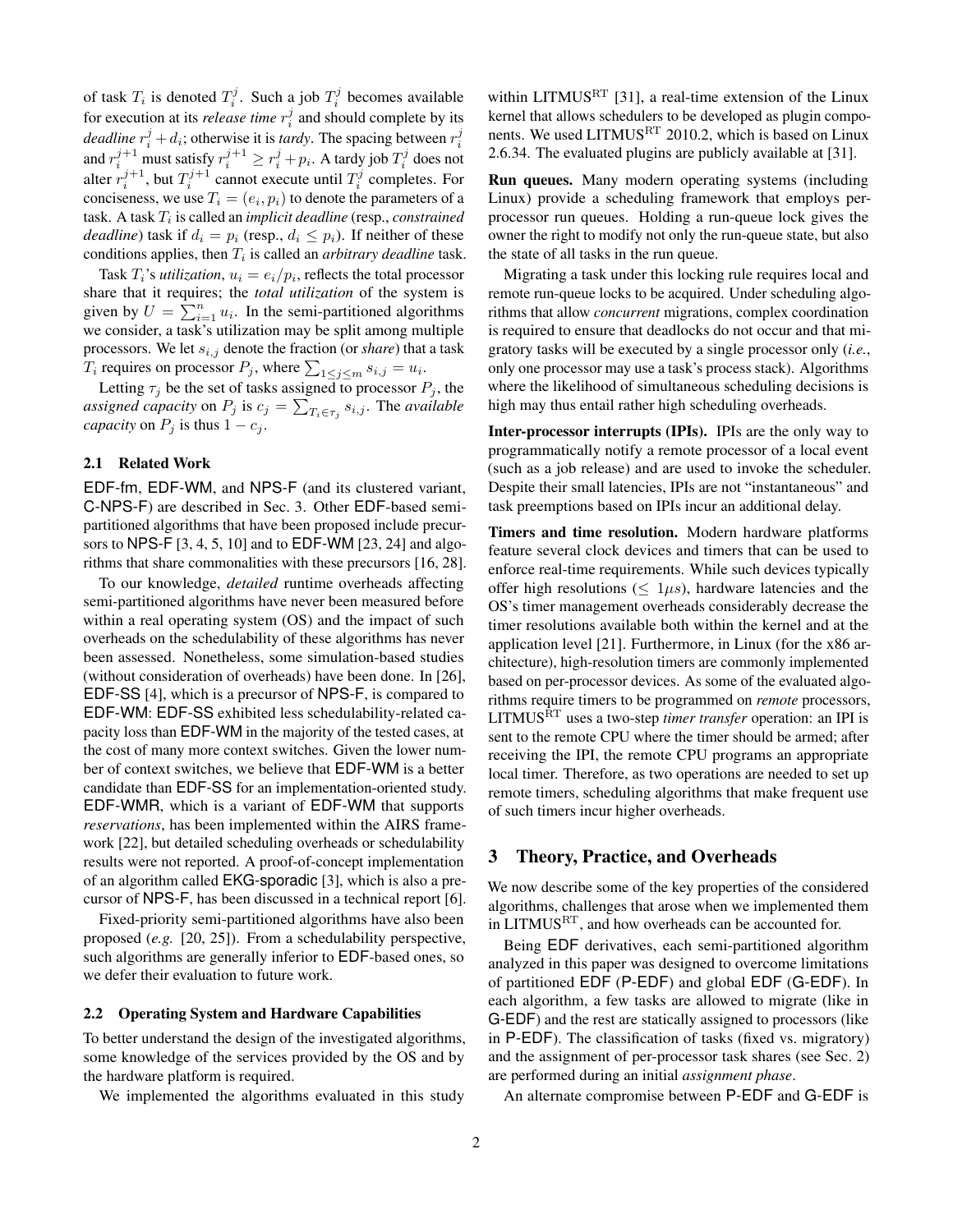

Figure 1: Example task assignment under EDF-fm.

clustered EDF (C-EDF), which partitions tasks onto clusters of cores and allows migration within a cluster. In previous studies [9, 13, 14], P-EDF proved to be very effective for HRT workloads, whereas C-EDF excelled at SRT workloads. Thus, we use P-EDF and C-EDF as a basis for comparison.

#### 3.1 **EDF-fm**

EDF-fm [2] was designed for SRT implicit-deadline sporadic task systems. In EDF-fm, there are at most  $m - 1$  migratory tasks. Each such task migrates between two specific processors, and only at job boundaries. The total utilization of the migratory tasks assigned to a processor cannot exceed one, but there are no restrictions on the total system utilization. Tasks are sequentially assigned to processors using a next-fit heuristic. Suppose that  $T_i$  is the next task to be mapped and  $P_j$  is the current processor under consideration (*i.e.*,  $P_1, \ldots, P_{j-1}$ have no remaining capacity). If  $u_i \leq (1 - c_i)$  (the capacity available on  $P_j$ ), then  $T_i$  is assigned as a fixed task to  $P_j$  with a share of  $s_{i,j} = u_i$ . Otherwise, if  $u_i > (1 - c_j)$ , then  $T_i$ becomes a migratory task and receives a share of  $s_{i,j} = 1 - c_j$ on processor  $P_i$  and  $s_{i,j+1} = u_i - s_{i,j}$  on processor  $P_{j+1}$ . With this mapping strategy, at most two migratory tasks have non-zero shares on any processor. Each job of a migratory task  $T_i$  is mapped to one of  $T_i$ 's assigned processors ( $P_j$  and  $P_{j+1}$ ) such that, in the long run, the number of jobs of  $T_i$  that execute on  $P_j$  and  $P_{j+1}$  is proportional to the shares  $s_{i,j}$  and  $s_{i,j+1}$ . Migratory tasks are statically prioritized over fixed tasks and jobs within each class are scheduled using EDF. With this strategy, migratory tasks cannot miss any deadlines. **Example 18**<br>
Figure 1: Isomple us as a signator under EDF-fm,<br>
Figure 1: Isomple us as assignment under EDF-fm,<br>
Figure 1: Isomple us as assignment under EDF-fm,<br>
Figure 1: Isomple us as assignment under EDF-fm,<br>
13. **ED** 

Example 1. To better understand EDF-fm's task assignment phase, consider a task set  $\tau$  comprised of seven tasks:  $T_1$  =  $T_2 = T_3 = (9, 20), T_4 = T_5 = T_6 = (2, 5),$  and  $T_7 =$ (1, 3). The total utilization of  $\tau$  is  $U \approx 2.88$ . An assignment for  $\tau$  under EDF-fm is shown in Fig. 1. In this assignment,  $T_3$  and  $T_5$  are the only migratory tasks.  $T_3$  receives a share  $s_{3,1} = 2/20$  on processor  $P_1$  and  $s_{3,2} = 7/20$  on processor  $P_2$ , while  $T_5$  receives a share  $s_{5,2} = 5/20$  on processor  $P_2$ and  $s_{5,3} = 3/20$  on processor  $P_3$ . In the long run, out of every nine consecutive jobs of  $T_3$ , two execute on  $P_1$  and seven execute on  $P_2$ . This is because  $T_3$ 's shares are  $2/20$  and  $7/20$ ,



Figure 2: Example task assignment under EDF-WM.

# 3.2 **EDF-WM**

EDF-WM [26] was designed to support HRT sporadic task systems in which arbitrary deadlines are allowed. However, for consistency in comparing to other algorithms, we will limit attention to implicit-deadline systems. During the assignment phase of EDF-WM, tasks are partitioned among processors using a bin-packing heuristic (any reasonable heuristic can be used). When attempting to assign a given task  $T_i$ , if no single processor has sufficient available capacity to accommodate  $T_i$ , then it becomes a migratory task. Unlike in EDF-fm, such a migratory task  $T_i$  may migrate among *several* processors (not just two). However, EDF-WM aims at minimizing the number of such migratory tasks.

A migratory task  $T_i$ 's per-processor shares are determined by progressively splitting its per-job execution cost  $e_i$  into "slices," effectively creating a sequence of "sub-tasks" that are assigned to distinct processors. Even though these processors may not be contiguous, for simplicity, let us denote these subtasks as  $T_{i,k}$ , where  $1 \leq k \leq m'$ , and their corresponding processors as  $P_1, \ldots, P_{m'}$ . Each sub-task  $T_{i,k}$  is assigned a (relative) deadline using the rule  $d_{i,k} = d_i/m'$ . Each sub-task execution cost (or *slice*)  $e_{i,k}$ , where  $1 \leq k \leq m'$ , is determined in a way that minimizes the number of processors  $m'$  across which  $T_i$  is split, while ensuring that  $\sum_{k=1}^{m'} e_{i,k} \ge e_i$  holds. Furthermore, assigning each  $T_{i,k}$  to its processor  $P_k$  must not invalidate any deadline guarantees for tasks already assigned to  $P_k$ . Contrary to EDF-fm, the jobs of both fixed tasks and subtasks on each processor are scheduled using EDF (no static prioritization). The "job" of a sub-task  $T_{i,k}$  cannot execute before the corresponding "job" of the previous sub-task  $T_{i,k-1}$ has finished execution. To enforce this precedence constraint, EDF-WM assigns release times such that  $r_{i,k}^j = r_{i,k-1}^j +$  $d_{i,k-1}^j$ , where  $r_{i,k}^j$   $(r_{i,k-1}^j)$  is the release time of the j-th job of  $T_{i,k}$  ( $T_{i,k-1}$ ), and  $d_{i,k-1}^j$  is the relative deadline of  $T_{i,k-1}$ . Example 2. Fig. 2 shows an example task assignment (using the first-fit bin-packing heuristic) for EDF-WM for the same task set of Example 1. In EDF-WM, only task  $T_7 = (1, 3)$  is migratory. Each job of  $T_7$  executes on processors  $P_3$ ,  $P_2$ , and  $P_1$  in sequence. For each sub-task  $T_{7,k}$  of  $T_7$  ( $k \in \{3,2,1\}$ ),  $d_{7,k} = d_7/3 = 1.0$ . Assuming that the first job of the first sub-task of  $T_7$ ,  $T_{7,3}$ , is released on processor  $P_3$  at time 0, the first job of the sub-task  $T_{7,2}$  would be released on  $P_2$  at time 1, and that of  $T_{7,1}$  at time 2 on  $P_1$ . The shares assigned to each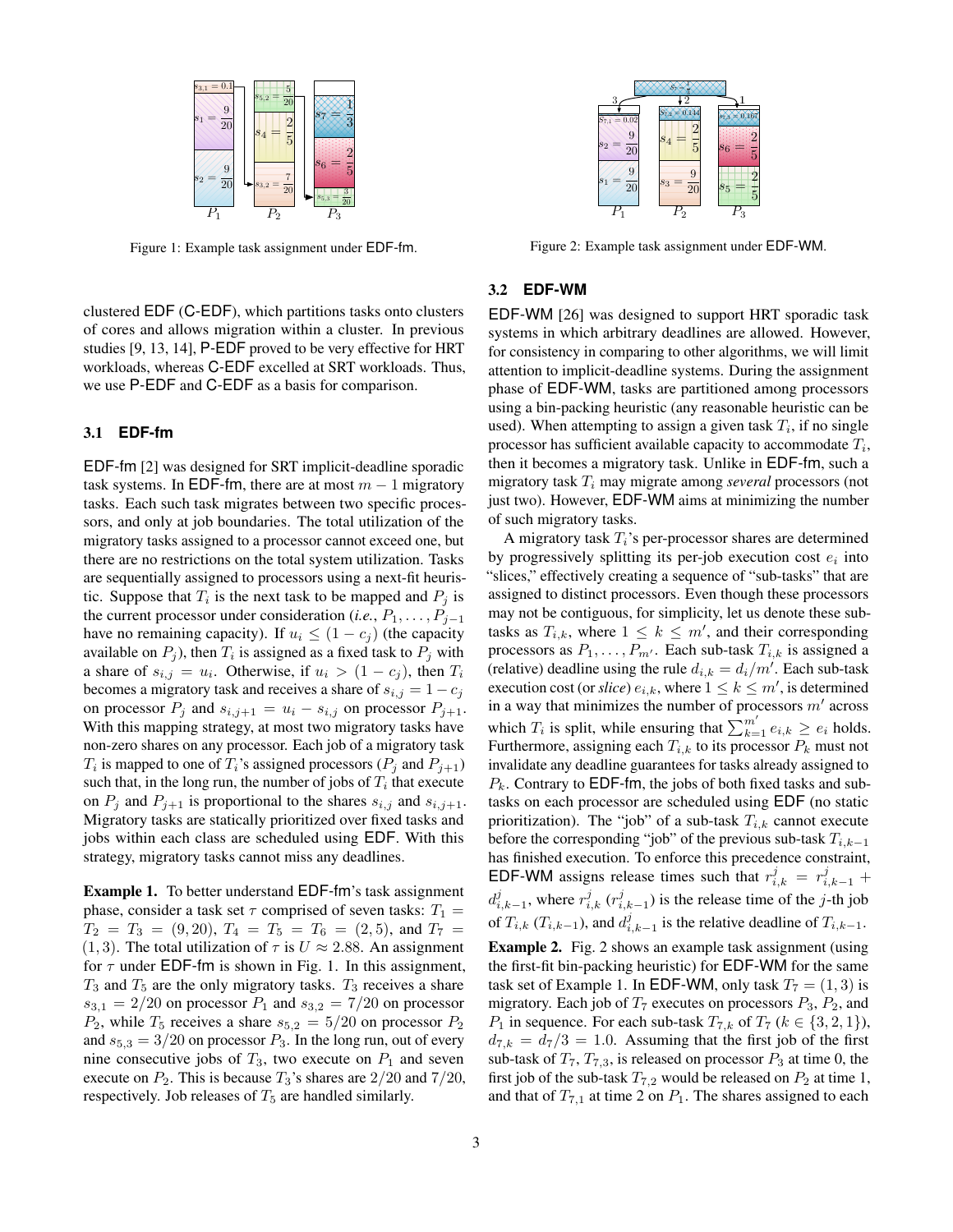sub-task are shown in the figure and correspond to execution times  $e_{7,3} = 0.5$ ,  $e_{7,2} = 0.43$ , and  $e_{7,1} = 0.07$ .

# 3.3 **NPS-F**

NPS-F [11] was designed to schedule HRT implicit-deadline sporadic task systems. The algorithm employs a parameter  $\delta$  that allows its utilization bound to be increased at the cost of more frequent preemptions. In comparison to earlier algorithms [3, 10], NPS-F achieves a higher utilization bound, with a lower or comparable preemption frequency. The assignment phase for NPS-F is a two-step process. In the first step, the set of all  $n$  tasks is partitioned (using the first-fit heuristic) among as many unit-capacity *servers* as needed. (A server in this context can be viewed as a virtual uniprocessor.) Since  $n$ is finite and no tasks are split, the first step results in the creation of  $\tilde{m}$  servers (for some  $\tilde{m} \in \{1, \ldots, n\}$ ). In the second step, the capacity  $c_i$  of each server  $N_i$  is increased by means of an inflation function  $I(\delta, c_i)$  to ensure schedulability, *i.e.*, a certain amount of over-provisioning is required to avoid deadline misses. The  $\tilde{m}$  servers of inflated capacity  $I(\delta, c_i)$  (called *notional processors of fractional capacity*—NPS-F—in [11]) are mapped onto the  $m$  physical processors of the platform. Such a mapping is feasible iff  $\sum_{i=1}^{\widehat{m}} I(\delta, c_i) \leq m$ .

The mapping of servers to physical processors is similar to the sequential assignment performed by EDF-fm: a server  $N_i$ is assigned to a processor  $P_j$  as long as the capacity of  $P_j$  is not exhausted. The fraction of the capacity of  $N_i$  that does not fit on  $P_j$  is assigned to  $P_{j+1}$ <sup>2</sup>.

During execution, each server  $N_i$  is selected to run every S time units, where S is a *time slot length* that is inversely proportional to  $\delta$  and dependent on the minimum period of the task set. Whenever a server is selected for execution, it schedules (using uniprocessor EDF) the tasks assigned to it. Thus, abstractly, NPS-F is a two-level hierarchical scheduler.

As noted earlier, there exists a clustered variant of NPS-F, denoted C-NPS-F, that was designed to entirely eliminate off-chip server (and task) migrations. Contrary to NPS-F, in C-NPS-F the physical layout of the platform is already considered during the first step of the assignment phase, and therefore, off-chip server (and task) migrations can be explicitly forbidden. Compared to NPS-F, the bin-packing-related problem to be solved in C-NPS-F during the assignment phase is harder (there are additional constraints at the server and cluster level), and therefore the schedulable utilization of C-NPS-F is inferior to that of NPS-F.

Example 3. Fig. 3 illustrates the two steps of the NPS-F assignment process using the task system  $\tau$  from Example 1. Inset (a) depicts the assignment of tasks to servers.  $\tilde{m} = 4$ servers are sufficient to partition  $\tau$  without splitting any task. Before mapping the servers to physical processors, the capacity  $c_i$  of each server  $N_i$  is inflated using the function I. Then, the



Figure 3: Example task assignment under NPS-F for  $\delta = 5$  and  $S = 0.6$ . The arrows in inset (b) denote that, in the first slot,  $N_2$  first executes on  $P_2$ , then migrates to  $P_1$ ; at the end of the slot, it migrates back to P<sup>2</sup> (similarly for N3). Execution requirements for the *inflated* servers are:  $N_1 \approx 0.55, N_2 \approx 0.52, N_3 \approx 0.50$ , and  $N_4 \approx 0.22$ .

servers are sequentially mapped (using their inflated capacities) onto the three physical processors  $P_1-P_3$ . As seen in the resulting mapping in inset (b),  $N_2$  is split between  $P_1$  and  $P_2$ , while  $N_3$  is split between  $P_2$  and  $P_3$ .

Inset (b) also shows how servers periodically execute. In this example,  $S = 0.6$  (and  $\delta = 5$ ), so every 0.6 time units, the depicted server execution pattern repeats. At time  $t = S = 0.6$ , server  $N_2$  migrates from processor  $P_1$  to processor  $P_2$ , while server  $N_3$  migrates to processor  $P_3$ . Tasks  $T_3$  and  $T_4$  (assigned to  $N_2$ ), and  $T_5$  and  $T_6$  (assigned to  $N_3$ ) also migrate with their respective servers. NPS-F's mapping of servers to processors leaves only the last processor  $(P_3)$  with unallocated capacity after all servers have been mapped.

#### 3.4 Implementation Concerns

*Timing* and *migration-related* problems are the major issues that need to be addressed when implementing the semipartitioned scheduling algorithms mentioned above.

Timing concerns. In each of the algorithms above, timers are needed in order to perform various scheduling-related activities. For example, in EDF-WM, timers must be programmed to precisely enforce sub-task execution costs, and in NPS-F, timers are needed to execute servers periodically and to enforce their execution budgets. Furthermore, in both EDF-fm and EDF-WM, timers must be programmed on remote CPUs in order to guarantee that future job releases will occur on the correct processors. As noted in Sec. 2.2, programming a timer on a remote CPU entails additional costs that must be considered when checking schedulability.

A second timing concern is related to timer precision and the resolution of time available within the OS. In theory, algorithms like EDF-WM and NPS-F may reschedule tasks very frequently. For example, assuming 1 ms corresponds to one time unit,  $T_{7,1}$  needs to execute for 0.07 ms in Fig. 2, while, in Fig. 3, the unused capacity (idle time) after  $N_4$  on processor  $P_3$  is 0.007 ms. In reality, policing such small time intervals is not possible without incurring prohibitive overheads, and reasonable minimum interval lengths must be assumed.

<sup>2</sup>A second mapping strategy is described in [11] as well, but both yield identical schedulability bounds and, on our platform, the one considered here reduces the number of cross-socket server and task migrations (see Sec. 4).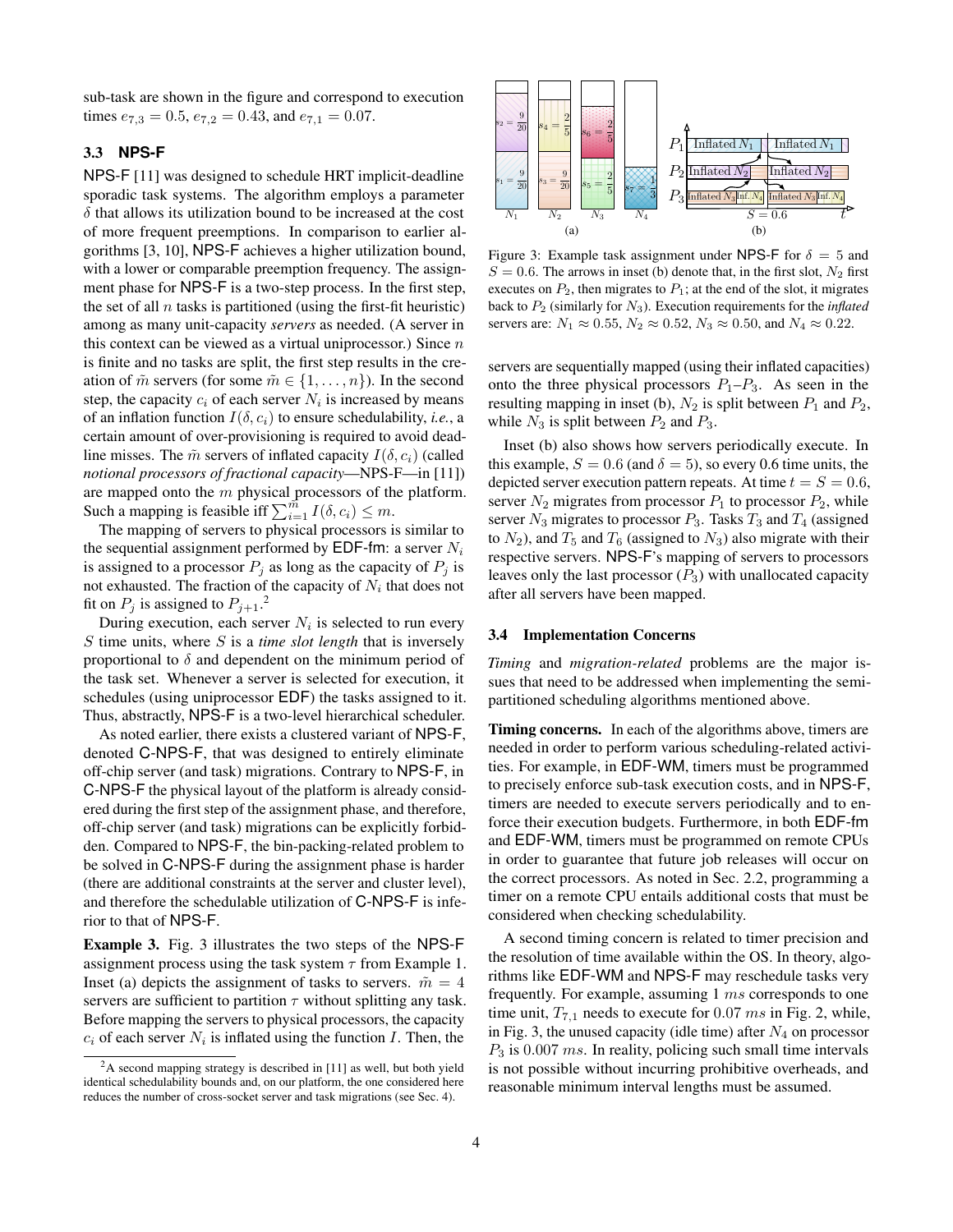

Figure 4: Example EDF-fm schedule with overheads for five jobs  $T_{1,1}^x = T_{1,2}^{x+1} = (2.7,7), T_2^y = (5,10), T_3^z = (6,11),$  and  $T_4^w = (3, 5)$  on two processors  $(P_1, P_2)$ .  $T_{1,1}^x$  and  $T_{1,2}^{x+1}$  belong to a migratory task  $T_1$  whose shares are assigned on  $P_1$  and  $P_2$ . Large up-arrows denote interrupts, small up-arrows denote job releases, down-arrows denote job deadlines, T-shaped arrows denote job completions, and wedged boxes denote overheads (which are magnified for clarity). Job releases occur at  $r_{1,1}^x = 0, r_{1,2}^{x+1} = r_{1,1}^x + p_1 =$  $7, r_2^y = 0.5, r_3^z = 4.2,$  and  $r_4^w = 11$ .

Migration-related concerns. In theoretical analysis, it is common to assume that job migrations take zero time. In practice, several activities (acquiring locks, making a scheduling decision, performing a context switch, *etc.*) need to be performed before a job that is currently executing on one CPU can be scheduled and executed on a different CPU. Such activities have a cost. Furthermore, given the coarse-grained protection mechanism of tasks and run queues explained in Sec. 2.2, when tasks may migrate as part of the scheduling process, extra care must be taken in order to avoid inconsistent scheduling decisions. This problem is exacerbated in scheduling algorithms such as NPS-F, where—by design—concurrent scheduling decisions are likely to happen. For example, in Fig. 3 at time  $S = 0.6$ ,  $P_2$  races with  $P_1$  to schedule tasks of  $N_2$ , and (at the same time)  $P_3$  races with  $P_2$  to schedule tasks of  $N_3$ . To cope with this problem, our  $LITMUS<sup>RT</sup>$  implementation of NPS-F and C-NPS-F delegates the control of task migrations to the CPU that is currently executing the migrating task: this CPU will inform the target CPU (using an IPI) when the migrating task has become available for execution.

#### 3.5 Kernel Overheads and Cache Affinity

In actual implementations, tasks are delayed by seven major sources of system overhead, five of which are illustrated in Fig 4, which depicts a schedule for EDF-fm. When a job is released, *release overhead* is incurred, which is the time needed to service the interrupt routine that is responsible for releasing jobs at the correct times. Whenever a scheduling decision is made, *scheduling overhead* is incurred while selecting the next process to execute and re-queuing the previously-scheduled process. *Context-switch overhead* is incurred while switching the execution stack and processor registers. These overhead sources occur in sequence in Fig. 4, on processor  $P_1$  at times 0 and 4.2 when  $T_{1,1}^x$  and  $T_3^z$  are released, and again on processor  $P_2$  at times 0.5 and 7 when  $T_2^y$  and  $T_{1,2}^{x+1}$  are released. *IPI latency* is a source of overhead that occurs when a job is released

on a processor that differs from the one that will schedule it. This situation is depicted in Fig. 4, where at time 11,  $T_4^w$  is released on  $P_1$ , which triggers a preemption on  $P_2$  by sending an IPI. *Timer-transfer overhead* is the overhead incurred when programming a timer on a remote CPU (see Sec. 2.2). In Fig. 4, this overhead is incurred on processor  $P_2$  at time 4.5 when the completion of the job  $T_{1,1}^x$  (on processor  $P_1$ ) of the migratory task  $T_1$  triggers a request to program a timer on processor  $P_2$ to enable the release of the next job  $T_{1,2}^{x+1}$ .<sup>3</sup> *Tick overhead* is the time needed to manage periodic scheduler-tick timer interrupts; such interrupts have limited impact under event-driven scheduling (such as EDF) and, for clarity, they are not not shown in Fig. 4. Finally, *cache-related preemption and migration delay* (CPMD) accounts for additional cache misses that a job incurs when resuming execution after a preemption or migration. The temporary increase in cache misses is caused by the perturbation of caches while the job was not scheduled.

Overhead accounting. Schedulability analysis that assumes ideal (*i.e.*, without overheads) event-driven scheduling can be extended to account for kernel overheads and CPMD by inflating task execution costs. For many of the overheads considered in this paper, standard accounting techniques  $exist^4$ that can be applied to semi-partitioned algorithms by accounting for specific properties of these algorithms. For example, as semi-partitioned approaches distinguish between migratory and fixed tasks, migration and preemption overheads always need to be separately considered. Further, additional IPI latencies have to be accounted for in EDF-WM to reflect the operations performed to guarantee sub-task precedence constraints, and in NPS-F to ensure consistent scheduling decisions when switching between servers (which occurs when the fraction of a timeslot allocated to one server is exhausted and another server continues). In addition, NPS-F's server-switching imposes an additional overhead on all tasks executed within a server. These overheads can be accounted for by reducing the effective server capacity available to tasks.

Bin-packing. In *all* of the evaluated algorithms, problematic issues (that have not been addressed before) arise when accounting for overheads during the assignment phase. Standard bin-packing heuristics assume that item sizes (*i.e.*, task utilizations) are constant. However, when overheads are accounted for, the effective utilization of already-assigned tasks may inflate when an additional task is added to their partition (*i.e.*, bin) due to an increase in overheads. Thus, ignoring overheads when assigning tasks may cause over-utilization. To deal with this, we accounted for overheads after each task assignment and extended prior bin-packing heuristics to allow "rolling back" to the last task assignment if the current one causes overutilization. Without these extensions, any task set that exhausts the capacity of one processor would be unschedulable by the commonly-used next-fit, best-fit, and first-fit heuristics (which

<sup>&</sup>lt;sup>3</sup>In NPS-F, each task always executes within its server and therefore, no timer-transfer overheads are incurred.

<sup>4</sup>Omitted due to space constraints, *e.g.*, see [9, 13, 14, 15, 19] for details.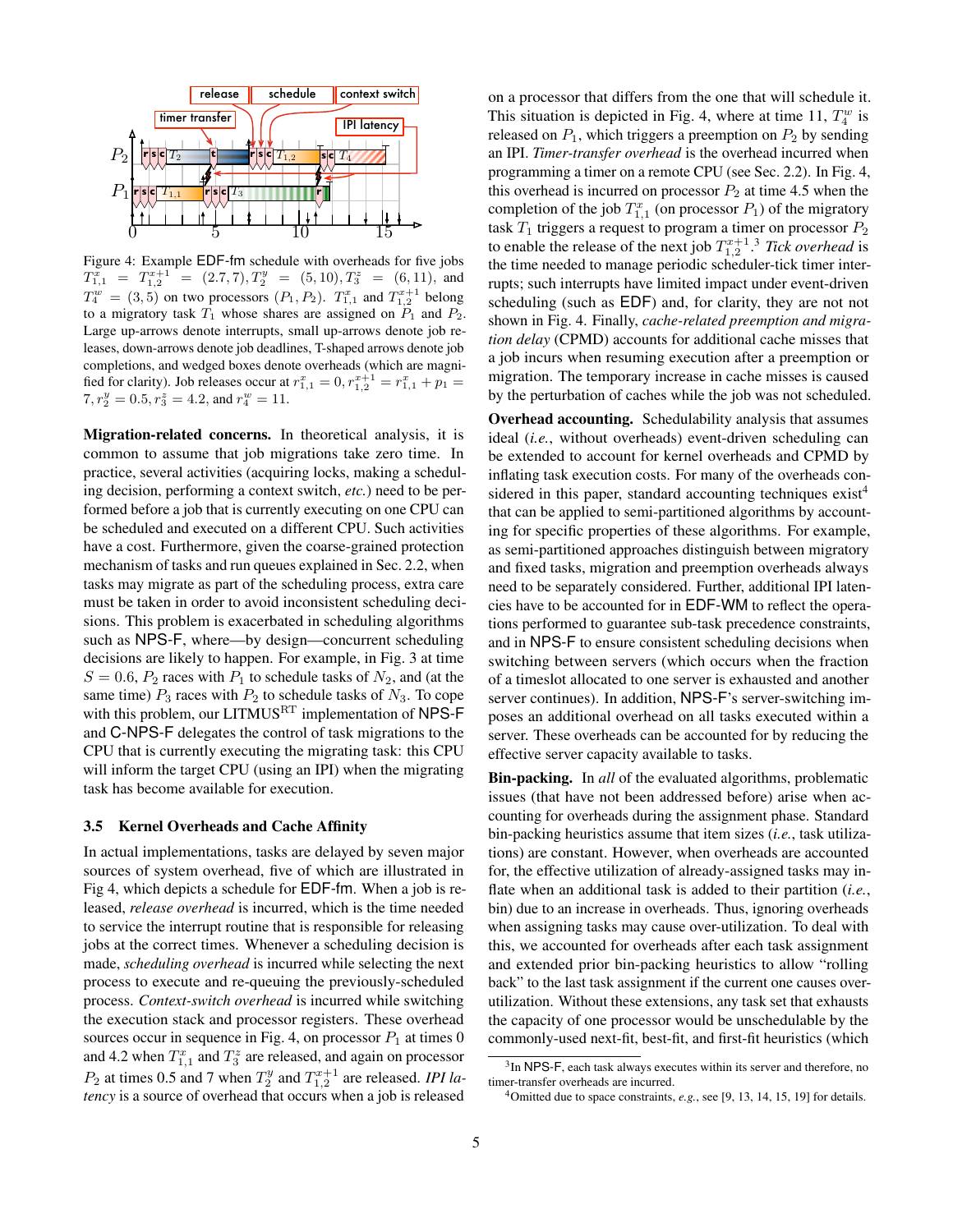try to fully utilize one processor before considering others). In contrast, the worst-fit heuristic (used in [9, 13, 14, 22]) partially hides this problem since it tends to distribute unallocated capacity evenly among processors.

Considering overheads in the assignment phase of NPS-F exposes an additional issue that was not considered by the designers of that algorithm. If overheads are only accounted for *after* the mapping of servers to physical processors, then a server's allocation may grow beyond the slot length S. This would render the mapping unschedulable, as it would essentially require servers and tasks to be simultaneously scheduled on two processors. However, if overheads are already accounted for during the first bin-packing phase, *i.e.*, *before* the mapping to physical processors, then it is unknown which servers (and hence tasks) will be migratory. We resolve this circular dependency by making worst-case assumptions with regard to the magnitude of overheads during the first bin-packing phase. This approach adds pessimism, but it is required to prevent servers from becoming overloaded.

#### 3.6 Measuring Kernel Overheads and Cache Effects

Later, in Sec. 4, we present a study conducted to compare the algorithms considered in this paper on the basis of schedulability with real overheads considered. In this section, we explain how such overheads were experimentally determined.

Our experimental platform is an Intel Xeon L7455 system, which is a 24-core 64-bit uniform memory access (UMA) machine with four physical sockets. Each socket contains six cores running at 2.13 GHz. All cores in a socket share a 12 MB L3 cache, while groups of two cores share a 3 MB L2 cache. Each core also includes two separate data/instruction L1 caches (32 KB each). Under C-EDF, we opted to group cores around L3 caches. This cluster size was selected based on guidelines given in prior studies [9, 17]. The same cluster size was also used for C-NPS-F, as it yields the highest possible utilization bound given the topology of our platform [11].

Kernel overheads. Currently, it is very difficult to determine *verifiable* worst-case overhead bounds on multicore platforms with a complex hierarchy of shared caches [32]. Therefore, runtime overheads were experimentally measured (with Feather-Trace [12]) using the same methodology previously employed in [9, 13, 14]. We traced workloads consisting of implicitdeadline periodic tasks under each of the six evaluated algorithms. Task set sizes ranged over [10, 350] with a granularity of 10 in the range [10, 200], and 50 in the range  $(200, 350]$ .<sup>5</sup> For each task set size, we measured ten randomly generated task sets (with uniform light utilizations and moderate periods; see Sec. 4). Each task set was traced for 60 seconds. Due to the timing concerns mentioned in Sec. 3.4, we enforced a minimum sub-task execution cost of 50  $\mu s$  under EDF-WM, and imposed a minimum server size of 150  $\mu s$  under NPS-F.



Figure 5: Sample worst-case release overheads (in  $\mu s$ ) as function of task set size.

We further used task sets with  $S \geq 2.5$  ms (and  $\delta = 2$ ) to limit the number of server-switches.

In total, more than 1,300 task sets were traced, and more than 200 GB of overhead samples were collected. Given the sources of unpredictability that affects the Linux kernel (and therefore LITMUS<sup>RT</sup>), a small number of collected overheads may be "outliers." To cope with this issue, average- and worstcase overheads as a function of task set size were computed for each algorithm after removing possible outliers by applying a 1.5 interquartile range (IQR) outlier filter. $6$  In the full version of this paper [7], this overhead data is given in 14 graphs; due to space constraints, only worst-case release overhead, plotted in Fig. 5, is discussed here.

The most notable trends in Fig. 5 are the very high overheads of C-EDF in comparison with the other algorithms, and the low overheads (within 5  $\mu s$  from P-EDF) of all semi-partitioned algorithms. Under semi-partitioned approaches, migrations are *push*-based: semi-partitioned algorithms statically determine the next processor that should schedule a job (*i.e.*, the job is "pushed" to the processor where it should execute next when it finishes execution on the previous processor). Instead, under C-EDF (and under global approaches), migrations are *pull*based: the next processor is dynamically determined at runtime (the job is "pulled" by the processor that dequeues it first from the run queue). Pull-migrations imply much higher overheads as they require global state and shared run queues that foster lock contention, which is reflected in Fig. 5.

As in [9], we used monotonic piecewise linear interpolation to determine upper bounds for each overhead (as a function of the task set size); these upper bounds were used in the schedulability experiments described in Sec. 4.

Cache effects. While kernel overheads depend on the task set size, CPMD depends on the *working set size* (WSS) of a job, and on the cache interference caused by other (possibly besteffort) jobs. In [8], we employed two empirical methodologies to assess CPMD incurred on *the same* Intel Xeon platform used in this study. Experiments were carried out in two configurations: an otherwise idle system and a system loaded with cache-polluting background tasks.

A sample of our results is shown in Fig. 6, which depicts

<sup>5</sup>These granularities allow for a higher resolution when the number of tasks is less than 200 (which is the prevalent range of task set sizes for the distributions presented in Sec. 4).

<sup>&</sup>lt;sup>6</sup>[29] suggests IQR as a standard technique to remove outliers.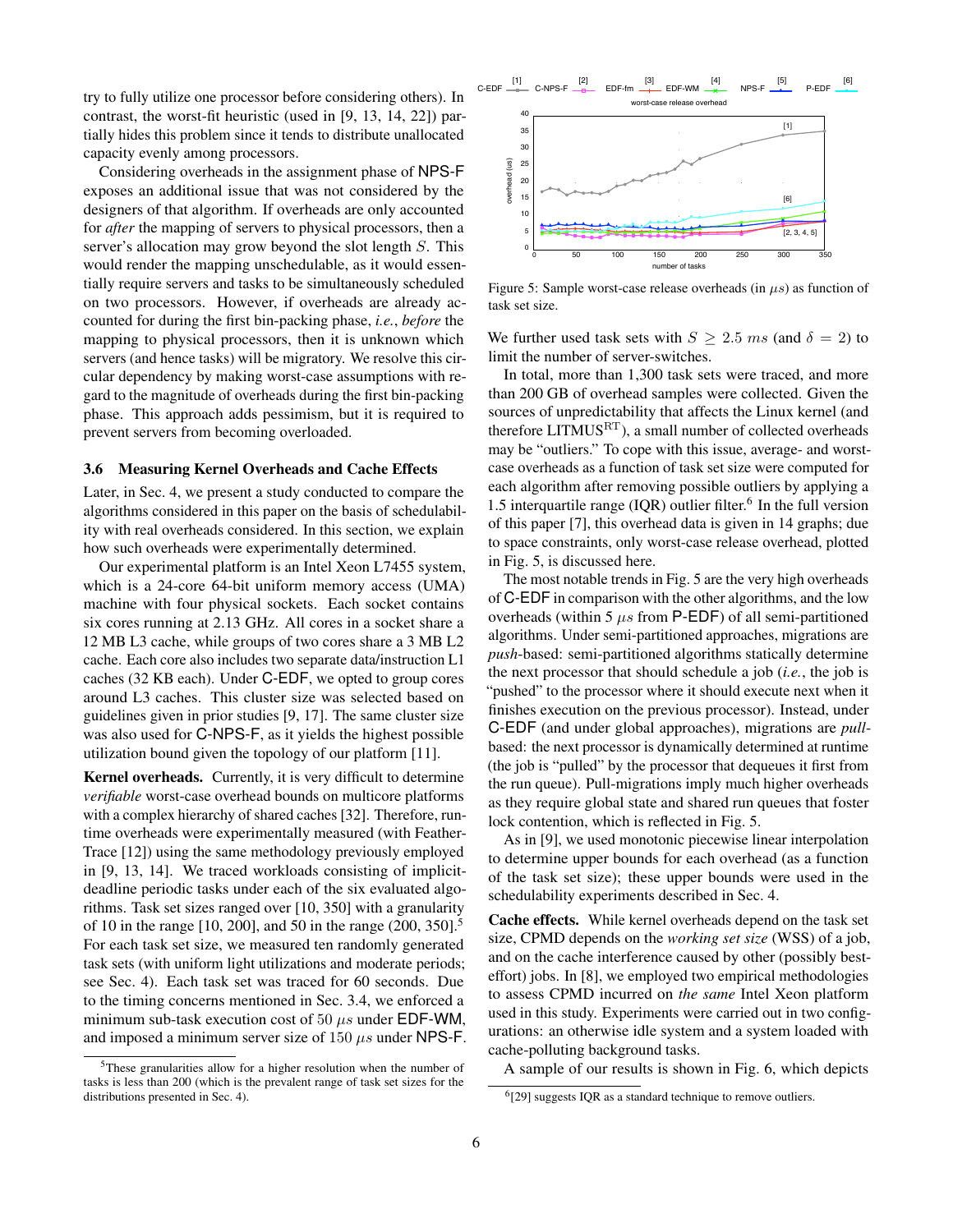

Figure 6: Worst-case CPMD (in  $\mu s$ ) for preemptions and different types of migrations as a function of WSS (in KB). The four lower curves with point markers were measured in an idle system; the four coinciding upper curves without point markers reflect the lack of substantial differences in a system under a heavy background load.

worst-case CPMD values in a system under load (upper curves) and in an otherwise idle system (lower curves) for preemptions and each kind of migration (via L2, via L3, and via memory) as a function of WSS. In a system under load there are no substantial differences among preemption and migration costs. In contrast, in an idle system, preemptions always cause less delay than migrations, whereas L3 and memory migrations have comparable costs. In particular, if the working set fits into the L1 cache (32 KB), then preemptions are negligible (around  $1\mu s$ ), while they have a cost that is comparable with that of an L2 migration when the WSS approaches the size of the L2 cache. L3 and memory migrations have comparable costs, with a maximum of 3 ms for  $WSS = 3072$  KB.

#### 4 Schedulability Experiments

We compared EDF-fm, EDF-WM, NPS-F, C-NPS-F, P-EDF, and C-EDF (with cores clustered at the L3 cache level) on the basis of schedulability, using an experimental setup similar to previous studies [13, 14, 18]. An algorithm's *schedulability* (HRT or SRT) is defined as the fraction of generated task sets that are schedulable (HRT or SRT) under it.

We generated implicit-deadline periodic tasks by first generating task utilizations using three uniform, three bimodal, and three exponential distributions. The ranges for the uniform distributions were [0.001, 0.1] (*light*), [0.1, 0.4] (*medium*), and [0.5, 0.9] (*heavy*). For the bimodal distributions, utilizations uniformly ranged over  $[0.001, 0.5)$  or  $[0.5, 0.9]$  with respective probabilities of 8/9 and 1/9 (*light*), 6/9 and 3/9 (*medium*), and 4/9 and 5/9 (*heavy*). For the exponential distributions, utilizations were generated with a mean of 0.10 (*light*), 0.25 (*medium*), and 0.50 (*heavy*). With exponential distributions, we discarded any points that fell outside the allowed range of  $[0, 1]$ . Integral task periods were then generated using three uniform distributions with ranges [3ms, 33ms] (*short*), [10ms, 100ms] (*moderate*), and [50ms, 250ms] (*long*). The number of tasks  $n$  was determined by creating tasks until total utilization exceeded a specified cap (varied between 1 and 24, the total number of cores on our test platform) and by then discarding the last-added task.

#### 4.1 Performance Metric

The setup described above allows schedulability to be studied as a function of an assumed utilization cap. However, when overheads are considered, the situation becomes more complex. In particular, while system overheads can be reasonably dealt with by assuming maximum (average-case) values in the HRT (SRT) case, CPMD is clearly dependent on WSS. This raises the question: *which WSS should be assumed?*

While previous studies [13, 14, 18] have focused on *selected* WSS values, in [9] we employed a methodology where CPMD becomes a parameter of the task generation procedure, thus rendering schedulability a function of two variables: an assumed cap  $U$  on total utilization and an assumed CPMD value D. This allows schedulability to be studied for a broad range of values for D, thus avoiding any bias towards a particular WSS selection. A reasonable range of values to consider for D can be determined by measuring CMPDs for various WSSs.

When this approach was applied in [9], a single CPMD value was assumed for both preemptions and the various kinds of migrations that can occur (through L2, L3, and main memory, respectively) when assessing the schedulability of a task set. Such an approach is problematic for our purposes here, as semi-partitioned algorithms are designed to lessen the impact of migrations. Thus, in this study, we express the different D values *measured on our platform* as a function of WSS. For example, considering  $WSS = 64$  KB in an idle system, Fig. 6 tells us that a preemption has a delay  $D = 1\mu s$ , a migration through an L2 cache has  $D = 17 \mu s$ , and L3 and memory migrations have  $D = 60 \mu s$ . With such a mapping, schedulability becomes a function of the assumed utilization cap  $U$  and the assumed WSS  $W$ . In essence, one can think of  $W$  as a parameter that is used to determine an appropriate CPMD value  $D$  by indexing into either the graph in Fig. 6 or its average-case-delay counterpart.

To avoid 3D graphs for schedulability (which depends on both U and W), we adopt the *weighted schedulability* approach used in [9]. Let  $S(U, W) \in [0, 1]$  denote an algorithm's schedulability for a given  $U$  and  $W$ , and let  $Q$  denote a range of utilization caps (as defined by the experimental setup). Then *weighted schedulability*, S(W), is defined as

$$
S(W) = \frac{\sum_{U \in Q} U \cdot S(U, W)}{\sum_{U \in Q} U}
$$

.

Note that weighed schedulability is a function of  $W$  only. A complete discussion of weighted schedulability can be found in [9].

#### 4.2 Schedulability Tests

For each algorithm and each pair  $(U, W)$ , we determined  $S(W)$  by checking 100 task sets. We varied U from one to 24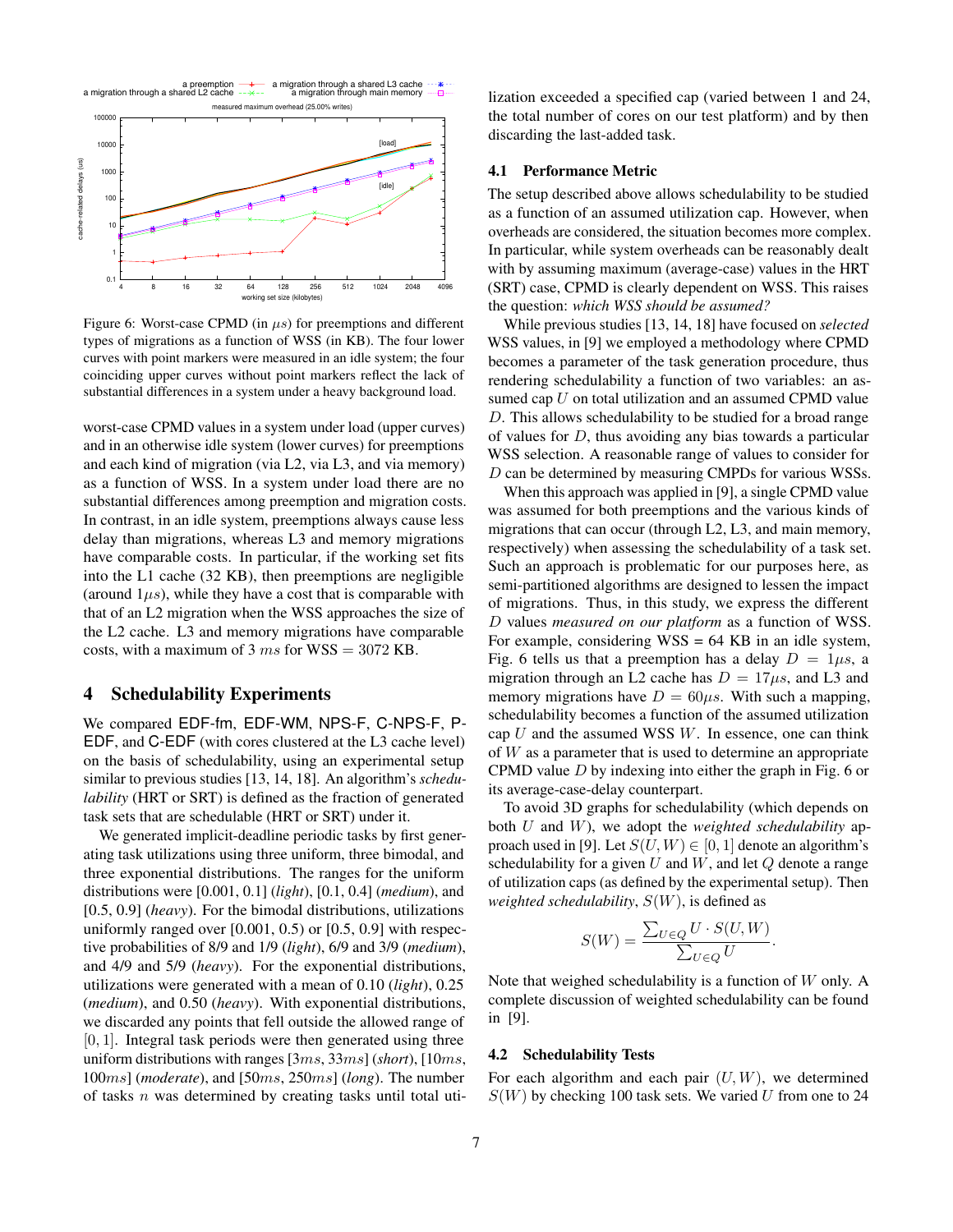in steps of 0.25, and W over  $[0, 3072]$  KB in steps of 16 KB for  $W \le 256$  KB, in steps of 64 KB for 256 KB  $\lt W \le 1024$  KB, and in steps of 256 KB for higher values. This allows for a higher resolution in the range of WSSs that have low CPMD  $(D \leq 1ms$  in a system under load—Fig. 6). The upper bound of 3072 KB for W was selected because measurements taken on our test platform revealed that CPMD becomes unpredictable (over many measurements, standard deviations are large) for WSSs exceeding this bound. We used maximum (resp., average) overhead and CPMD values to determine weighted schedulability in the HRT (resp., SRT) case. For CPMD, both loaded and idle systems were considered.

The schedulability of a single task set was checked as follows. For P-EDF and C-EDF, we determined whether each task could be partitioned using the *worst-fit decreasing* heuristic. For P-EDF (C-EDF), HRT (SRT) schedulability on each processor (within each cluster) merely requires that that processor (cluster) is not over-utilized. For EDF-fm, EDF-WM, NPS-F, and C-NPS-F, we determined schedulability by using tests (SRT for EDF-fm, HRT for the others) presented by the developers of those algorithms. These tests were augmented to account for overheads, as discussed earlier.

The considered scenarios resulted in 54 graphs of weighted schedulability data arising from testing the schedulability of approximately 7 million task systems under each algorithm; when expanded to produce actual (not weighted) schedulability plots, over 1,500 graphs are required. Due to space constraints, we only discuss a few representative weighted schedulability graphs here. We further restrict our attention to  $W \le 1024$  KB because all major trends manifest in this range. All graphs (both weighted and actual schedulability, and for the full WSS range) can be found in the full version of this paper [7].

#### 4.3 **NPS-F**, **C-NPS-F**, and Choosing δ

NPS-F and C-NPS-F actually represent a "family" of different design choices, as the behavior of each algorithm depends on the parameter  $\delta$ . We begin with two observations concerning these algorithms that allow us to reasonably constrain the considered design choices for these algorithms in later graphs.

**Observation 1.**  $\delta = 1$  *leads to higher schedulability than*  $\delta = 4$ . Under NPS-F (Sec. 3.3), increasing  $\delta$  leads to a higher utilization bound at the cost of increased preemption frequency. In [11], Bletsas and Andersson presented a comparison of NPS-F's schedulable utilization bounds with  $\delta$  ranging over [1, 4].  $\delta = 4$  was shown to yield a higher bound than  $\delta = 1$ , at the cost of increased preemptions. In contrast to this, we found that when overheads are considered, NPS-F schedulability is almost always better with  $\delta = 1$  than with  $\delta = 4$  in both loaded and idle systems. The difference can be observed in Fig. 7, which plots  $S(W)$  for NPS-F for both idle systems and systems under load, for both  $\delta = 1$  and  $\delta = 4$ . Fig. 7(a) gives HRT schedulability results for medium exponential utilizations and moderate periods, while Fig. 7(b) presents HRT schedulability results for light uniform utilizations and long





(a)





Figure 7: Comparison of NPS-F and C-NPS-F schedulability for  $\delta = 1$  and  $\delta = 4$  in loaded and idle systems. (a) HRT results for medium exponential utilizations and moderate periods. (b) HRT results for light uniform utilizations and long periods. In both insets,

labels are ordered as the curves appear for  $WSS = 96$ .

periods. In both insets, NPS-F schedulability is always better with  $\delta = 1$  than with  $\delta = 4$ . Accounting for overheads (particularly CPMD, the reduction of effective capacity available to tasks mentioned in Sec. 3.5, and overhead-related bin-packing issues) in NPS-F analysis amplifies the effects of additional overheads due to the increase in the number of preemptions and migrations (from  $\delta = 1$  to  $\delta = 4$ ). In all the evaluated scenarios, we found  $\delta = 4$  to be competitive with  $\delta = 1$  only when bin-packing issues *and* CPMD are negligible (for uniform light distributions, and an idle system — e.g., Fig. 7(b)). Given Obs. 1, we only consider the choice of  $\delta = 1$  in the graphs that follow.

Observation 2. *C-NPS-F is almost never preferable to NPS-F.* Fig. 7 (both insets) shows that C-NPS-F is never preferable to NPS-F in idle systems or in systems under load when  $\delta = 1$ . Eliminating off-chip migrations in C-NPS-F exacerbates binpacking-related issues that arise when assigning servers to processors and heavily constrains C-NPS-F schedulability. Because of its poor performance in comparison to NPS-F, we do not consider C-NPS-F in the graphs that follow.

We note that in the full version of the paper [7], C-NPS-F and the choice of  $\delta = 4$  are considered in all graphs.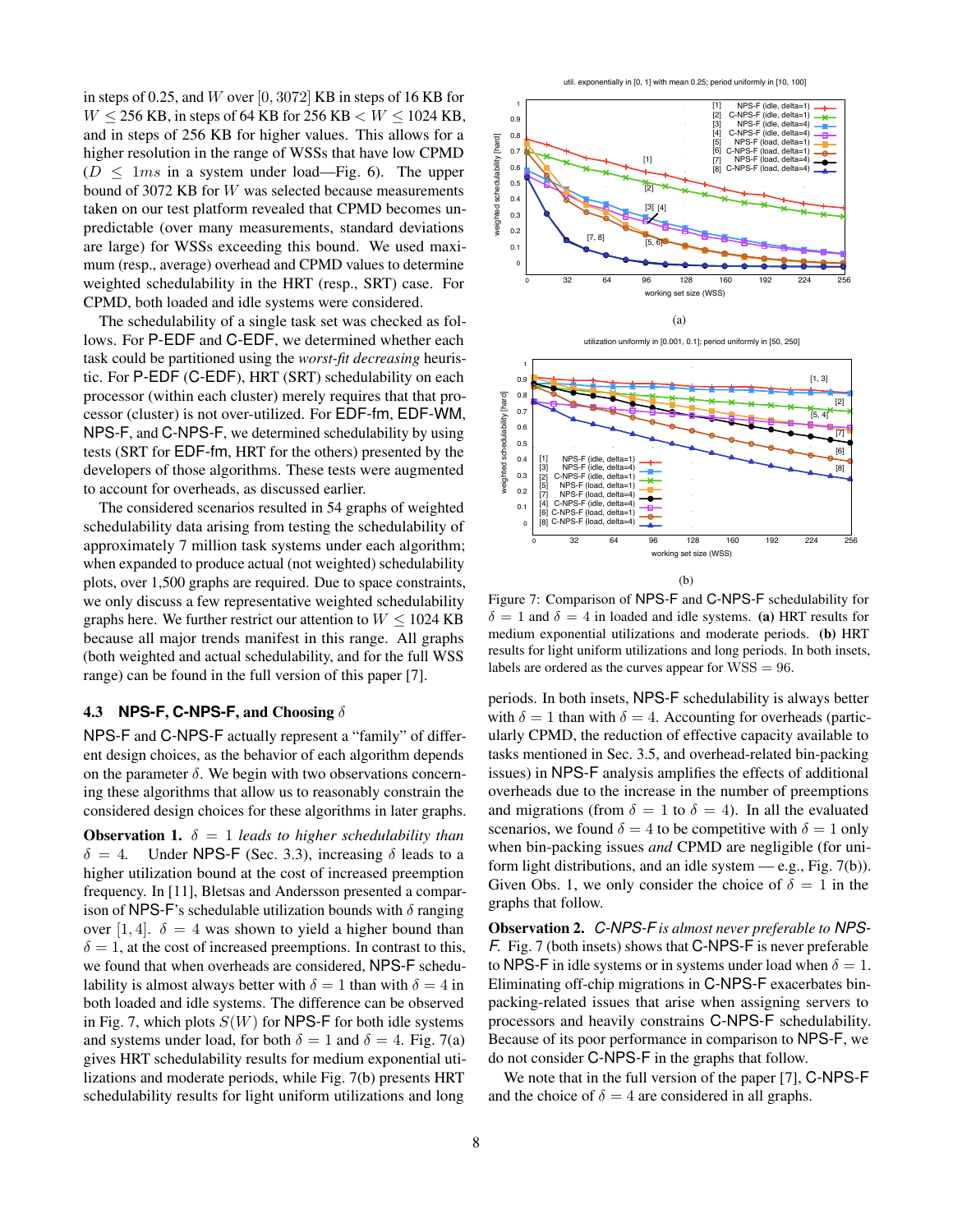

Figure 8: Weighted schedulability as a function of WSS. (a) HRT results for medium exponential utilizations and moderate periods. (b) SRT results for medium exponential utilizations and moderate periods. (c) HRT results for heavy bimodal utilizations and moderate periods. (d) SRT results for heavy uniform utilizations and short periods.

# 4.4 HRT and SRT Schedulability Results

Fig. 8 gives a subset of the weighted schedulability results obtained in this study (again, all results can be found in [7]). The left column of the figure gives HRT schedulability results for the exponential medium (inset (a)) and bimodal heavy (inset (c)) distributions, while the right column reports SRT results for the exponential medium (inset (b)) and uniform heavy (inset (d)) distributions. The following observations are supported by the data we collected in the context of this study.

Observation 3. *EDF-WM is the best performing algorithm in the HRT case.* In the HRT case, EDF-WM overcomes binpacking-related limitations that impact P-EDF when many high-utilization tasks exist (Fig. 8(c)). More generally, EDF-WM always exhibits schedulability in this case that is superior, or at worst comparable (*e.g.*, Fig. 8(a)), to that of P-EDF.

Observation 4. *EDF-WM outperforms C-EDF in the SRT case.* Fig. 8(b) shows that, for C-EDF, schedulability decreases quickly as WSS increases due to bin-packing limitations, which are exacerbated by high(er) overheads due to

higher run-queue contention. In contrast, EDF-WM exhibits good schedulability over the whole range of tested WSSs when preemption costs are cheaper than migration costs (see the idle curves in insets (b) and (d)). This is mainly due to the reduced number of migrations and their pre-planned nature under EDF-WM. Furthermore, even when cache-related migration costs are not substantially worse than preemption costs (see the load curves in insets (b) and (d)), EDF-WM is effective in overcoming bin-packing issues and, due to reduced run-queue contention, it achieves higher schedulability than C-EDF.

Observation 5. *EDF-fm usually performs better than C-EDF in the SRT case.* Like EDF-WM, when preemption costs are less than migration costs and when most tasks have low utilization (e.g., the idle curves in Fig. 8(b)), EDF-fm is effective in overcoming bin-packing limitations and achieves higher schedulability than C-EDF. However, due to the utilization constraint EDF-fm imposes on migratory tasks, it is unable to schedule task sets where most tasks have high utilization (Fig. 8(d)). In addition, compared to EDF-WM, the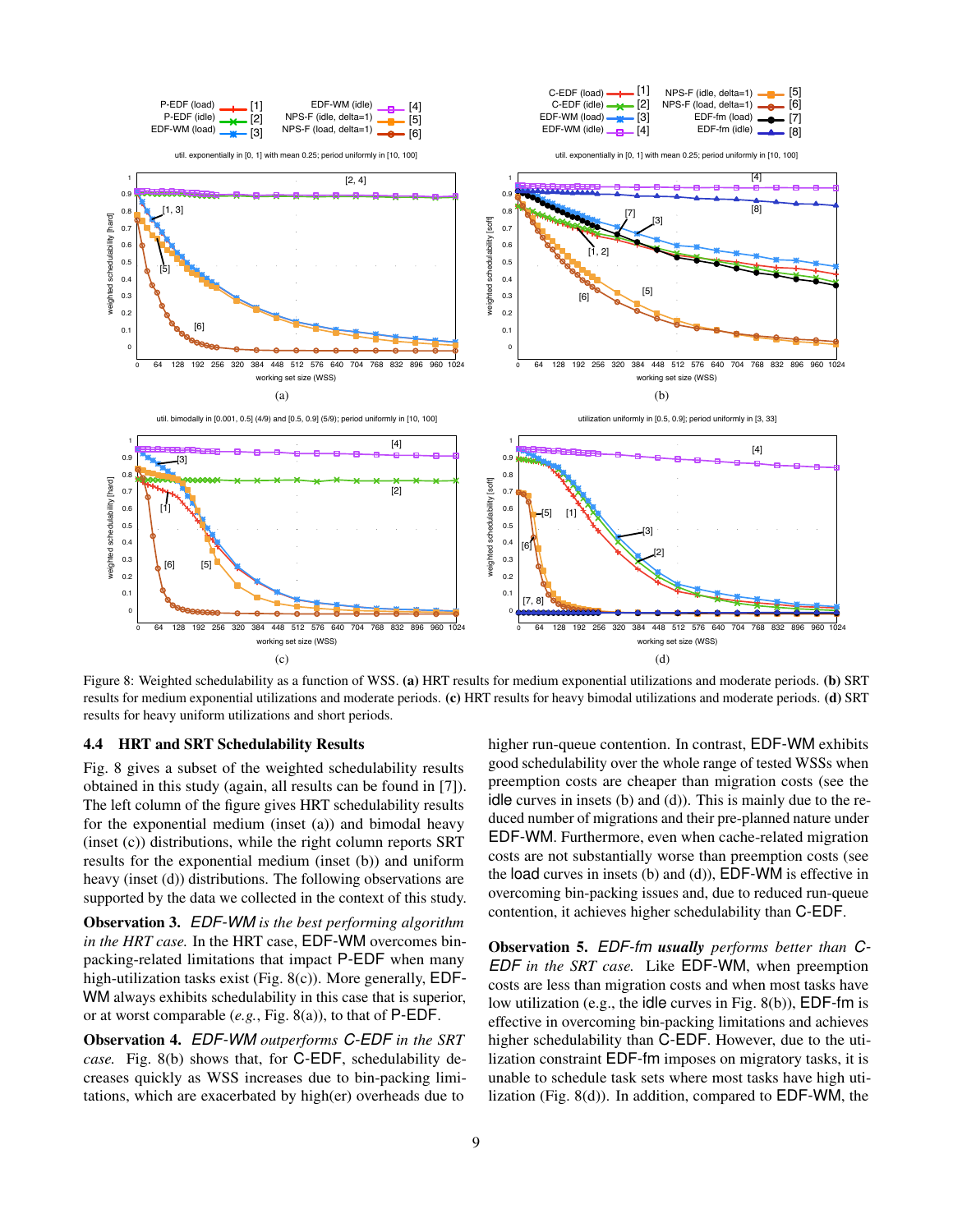

Figure 9: Standard (not weighted) HRT schedulability as a function of utilization for uniform light utilization and moderate period.

higher number of migrations affects EDF-fm schedulability when the costs of migrations are not substantially worse than those of preemptions. For example, in Fig. 8(b), EDF-fm achieves higher schedulability under load than C-EDF only when  $W \leq 448$  KB.

Observation 6. *NPS-F is inferior to the other scheduling approaches in most of the analyzed scenarios.* In Fig. 8, schedulability under NPS-F is lower than that of all the other evaluated scheduling policies in all depicted scenarios (HRT and SRT). NPS-F schedulability is heavily constrained by the pessimistic assumptions made in the bin-packing heuristics of NPS-F's assignment phase, and by higher preemption and migration delays. NPS-F achieves better schedulability results than the other algorithms only when bin-packing issues are negligible and CPMD has a limited impact. This can be seen, for example, in Fig. 9, which shows standard HRT schedulability in the uniform light utilization scenario with a small WSS of 32 KB. In this scenario, schedulability results under consideration of overheads are close to theoretical schedulability results (without overheads) and NPS-F achieves higher schedulability than the other algorithms (see also [7]).

#### 4.5 Design Principles

The observations above support the conclusion that semipartitioning can offer benefits over conventional partitioned, global, and clustered scheduling approaches, but not all design choices in realizing a semi-partitioned approach will give good results in practice. In the following, we summarize a number of design principles that we suggest should be followed in further work on semi-partitioned scheduling. These principles are derived from the observations above and our experiences in implementing the various algorithms considered in this paper.

*Avoid unneeded migrations.* EDF-WM reduces to pure partitioning when task utilizations are low (no task needs to migrate). In contrast, EDF-fm and NPS-F migrate tasks even in low-utilization contexts where partitioning would have been sufficient. This increases overheads and contributes to their lower schedulability (Obs. 5 and 6).

*Minimize the number of preemptions.* Avoiding migrations by increasing preemption frequency can negatively impact schedulability. This was one of the issues considered in Obs. 1, where increased preemption frequency was seen to lower schedulability under NPS-F. Also, in many cases, the difference in the cost of a preemption and that of a migration through L2, L3, or memory is not significant (particularly, in a system under load, as seen in Fig. 6). Thus, favoring preemptions over migrations generally, L2 over L3 migrations, *etc.*, may not lead to improved schedulability (Obs. 2).

*Minimize the number of tasks that may migrate.* Migrating servers with tens of tasks—any of which could incur CPMD increases analysis pessimism and leads to lower schedulability (Obs. 6). Higher schedulability is achieved by bounding the number of migrating tasks (Obs. 3 and 4).

*Avoid pull-migrations in favor of push-migrations.* Pushmigrations entail lower overheads than pull-migrations (Sec. 3.6). This is because push-migrations can be planned for in advance, while pull-migrations occur in a reactive way. Due to this difference, push-migrations require only mostlylocal state within per-CPU run queues, while pull-migrations require global state and shared run queues. High overhead due to run-queue contention is one reason why schedulability is generally lower under C-EDF than under EDF-WM and EDF-fm (Obs. 4 and 5). *One of the key virtues of (most) semipartitioned algorithms is that they enact migrations by following a pre-planned strategy; this is unlike how migrations occur under most conventional global and clustered algorithms*.

*Migration rules should be process-stack-aware.* Migrations and context switches are not "instantaneous"; situations where migrating tasks are immediately eligible on another CPU (*e.g.*, at an NPS-F slot boundary) need careful process-stack management (so that each task executes on a single CPU only) that is tricky to implement and entails analysis pessimism. In fact, analytically, proper accounting for such hand-offs involves selfsuspending the destination processor until the source processor switches out the migrating task.

*Use simple migration logic.* Migrating tasks at job boundaries (task migration) is preferable to migrating during job execution (job migration). Migrations of the former type entail less overhead, are easier to implement, and are more predictable. This results in a much simpler admission test (*e.g.*, EDF-fm's), particularly when overheads must be considered.

*Be cognizant of overheads when designing task assignment heuristics.* Such heuristics are crucial for an algorithm's performance and should have an overhead-aware design to avoid excessive pessimism (Obs. 2 and 6).

*Avoid two-step task assignments.* With double bin-packing, pessimistic analysis assumptions concerning the second phase must be applied when analyzing the first phase. For example, when analyzing the first assignment phase of NPS-F, pessimistic accounting is needed for migrating servers, because the second phase determines which servers actually migrate.